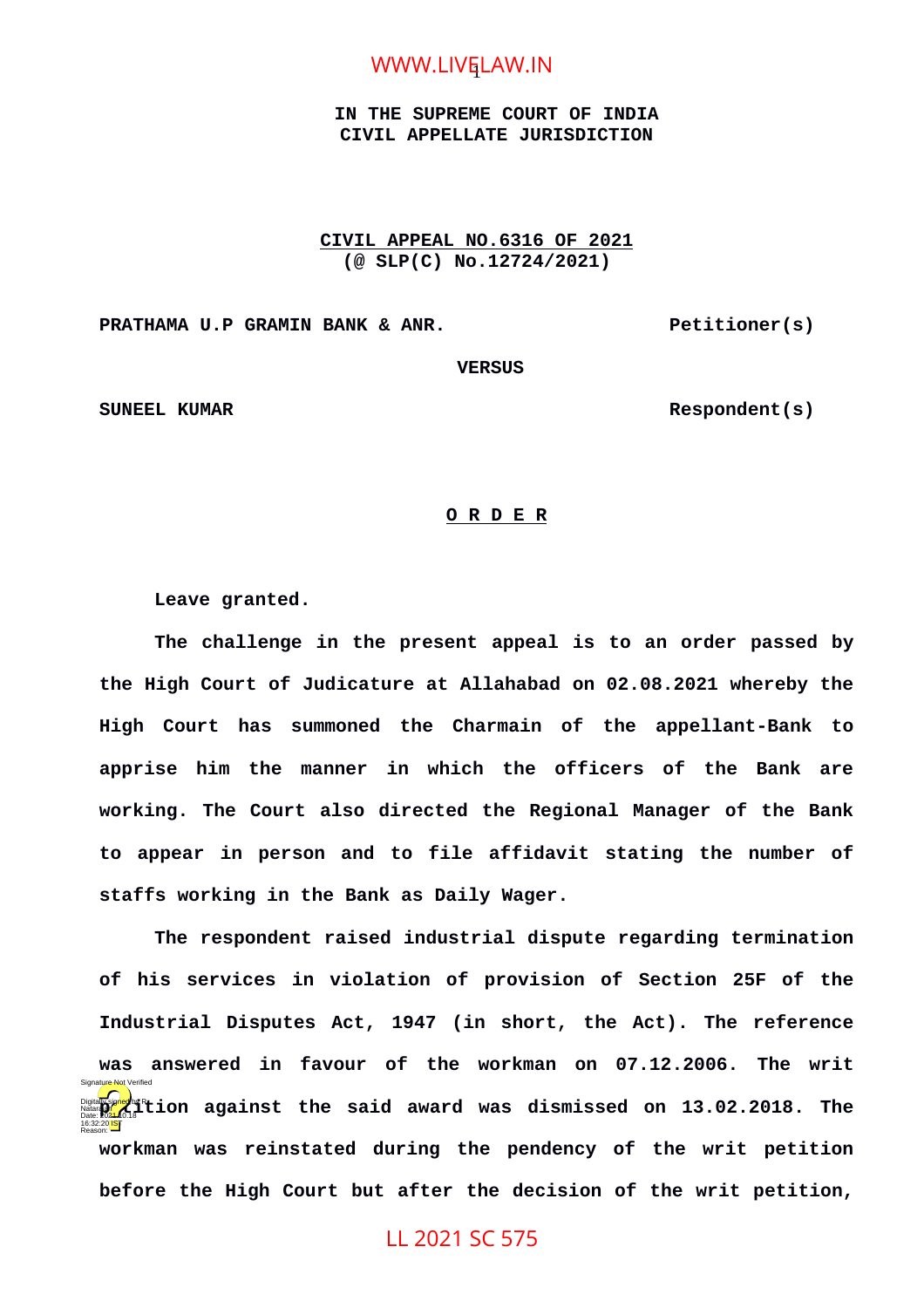# WWW.LIVELAW.IN

**the services of the workman were terminated on 03.10.2019. Such termination of order is subject matter of challenge before the High Court in Writ-A No.8862/2021.** 

**We find that there is no reason for the High Court to summon the Chairman and Regional Manager of the Bank. If the High Court was so sure of the order of termination is contrary to law, the High Court would be well within its jurisdiction to pass such an order but summoning of the officers, discharging public duties, is clearly unwarranted. This Court in a Judgment '***The State of Uttar Pradesh vs Manoj Kumar Sharm***a' reported in** *2021 SCC Online SC 460* **has already commented adversely against the practice of the Officers being summoned to the Court.** 

**In view of the said fact, the direction to summon the officers of the Bank are set aside. However, the Bank shall file affidavit as directed within four weeks from today.**

 **It shall be open to the High Court to decide the writ petition in accordance with law.**

**The appeal is allowed in above terms.** 

**Pending application(s), if any, also stand disposed of.** 

 **……………………………………………………J. [HEMANT GUPTA]**

**……………………………………………………J. [V. RAMASUBRAMANIAN]**

**NEW DELHI; 8 th OCTOBER, 2021**